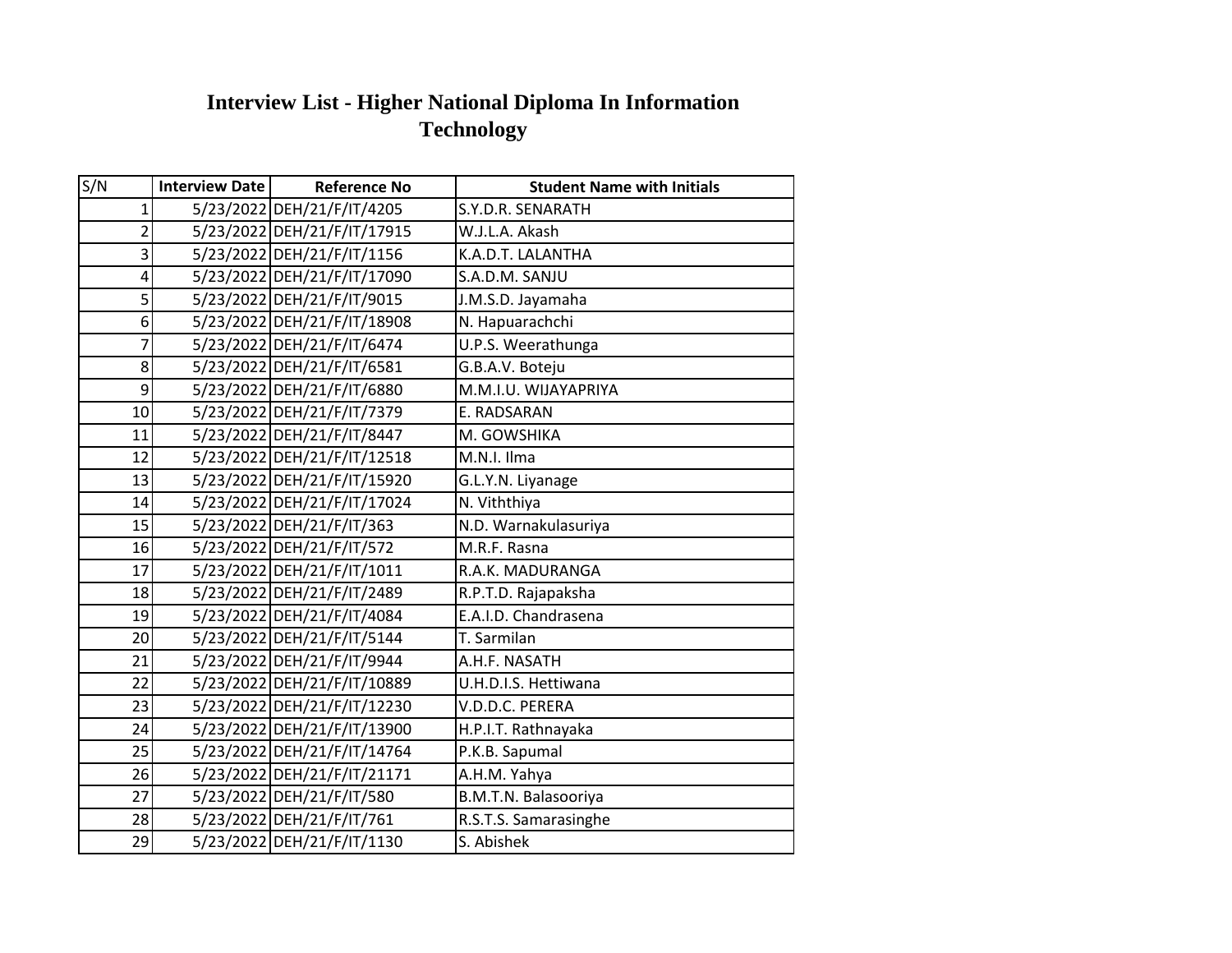| 30 | 5/23/2022 DEH/21/F/IT/1925  | U.D.M. Deshan         |
|----|-----------------------------|-----------------------|
| 31 | 5/23/2022 DEH/21/F/IT/2119  | A.A.S.S. Athauda      |
| 32 | 5/23/2022 DEH/21/F/IT/3033  | M.H. Misna            |
| 33 | 5/23/2022 DEH/21/F/IT/3034  | K.A.S.T. PREMASIRI    |
| 34 | 5/23/2022 DEH/21/F/IT/4188  | A.O. Nawurunnage      |
| 35 | 5/23/2022 DEH/21/F/IT/5460  | P.N.N. Chathurangi    |
| 36 | 5/23/2022 DEH/21/F/IT/5639  | P.P.G. HESHAN         |
| 37 | 5/23/2022 DEH/21/F/IT/5818  | D.P. Samarawitharana  |
| 38 | 5/23/2022 DEH/21/F/IT/6083  | S.M.M.P. MADUMALI     |
| 39 | 5/23/2022 DEH/21/F/IT/6923  | N.T. Liyange          |
| 40 | 5/23/2022 DEH/21/F/IT/8900  | B. Thanusharaaj       |
| 41 | 5/23/2022 DEH/21/F/IT/12204 | L.G.S. Tharushika     |
| 42 | 5/23/2022 DEH/21/F/IT/12443 | P.G.S. DILSHAN        |
| 43 | 5/23/2022 DEH/21/F/IT/13928 | D.G.M. Nadeesha       |
| 44 | 5/23/2022 DEH/21/F/IT/14866 | M.N.N. Laila          |
| 45 | 5/23/2022 DEH/21/F/IT/15337 | H.D.K. Gimhana        |
| 46 | 5/23/2022 DEH/21/F/IT/15691 | A.A.C.N. AMARASINGHE  |
| 47 | 5/23/2022 DEH/21/F/IT/16541 | P. Nathipriya         |
| 48 | 5/23/2022 DEH/21/F/IT/18459 | A.M.I. Adhikarige     |
| 49 | 5/23/2022 DEH/21/F/IT/3     | T. Kobikan            |
| 50 | 5/23/2022 DEH/21/F/IT/521   | A.W.K.T. Wijeweera    |
| 51 | 5/23/2022 DEH/21/F/IT/1875  | M.S.F. Inaya          |
| 52 | 5/23/2022 DEH/21/F/IT/5752  | L.G.R.C. WEERARATHNA  |
| 53 | 5/23/2022 DEH/21/F/IT/5811  | Y.H.M.H. MANGALA      |
| 54 | 5/23/2022 DEH/21/F/IT/7095  | H.D.B. premathilaka   |
| 55 | 5/23/2022 DEH/21/F/IT/7957  | C.I.M. Musharrif      |
| 56 | 5/23/2022 DEH/21/F/IT/8374  | V. Kishobana          |
| 57 | 5/23/2022 DEH/21/F/IT/8855  | H.L.H. Hewagama       |
| 58 | 5/23/2022 DEH/21/F/IT/9301  | H.P.R.S. Premathilaka |
| 59 | 5/23/2022 DEH/21/F/IT/10845 | M.M.M. MISHAL         |
| 60 | 5/23/2022 DEH/21/F/IT/11245 | K.B. DILSHAN          |
| 61 | 5/23/2022 DEH/21/F/IT/12581 | U.S. Shashika         |
| 62 | 5/23/2022 DEH/21/F/IT/13825 | W.S.L. Jayasinghe     |
| 63 | 5/23/2022 DEH/21/F/IT/14328 | M.G.C. Priyawantha    |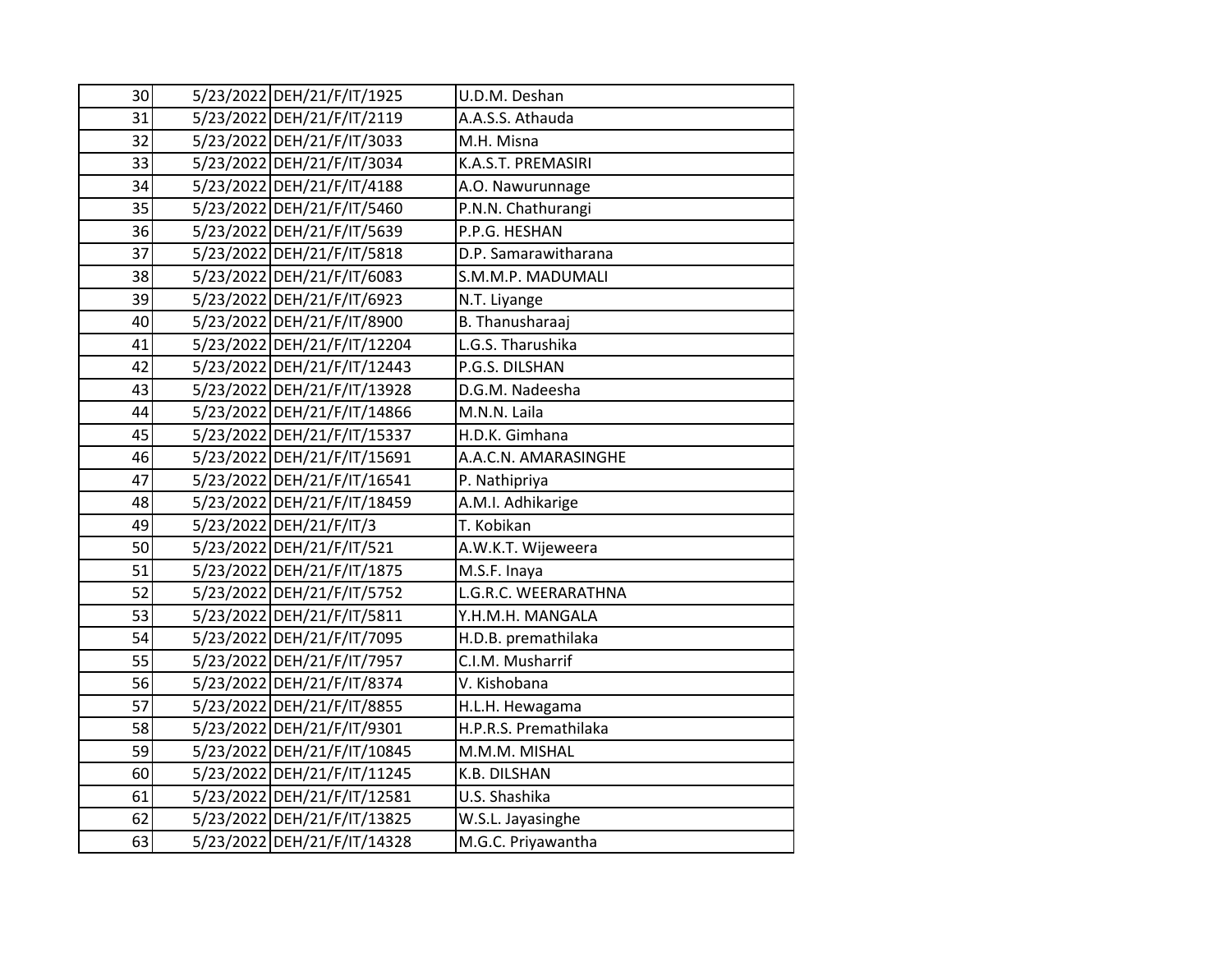| 5/23/2022 DEH/21/F/IT/14482<br>64<br>E.A.N.S. Edirisinghe<br>65<br>5/23/2022 DEH/21/F/IT/16261<br>M.S. Perera<br>5/23/2022 DEH/21/F/IT/16475<br>R.T.D. KUMARA<br>66<br>67<br>5/23/2022 DEH/21/F/IT/16764<br>H.A.C.H.L.D. Silva<br>68<br>5/23/2022 DEH/21/F/IT/17275<br>M.H.F. Hajara<br>69<br>5/23/2022 DEH/21/F/IT/17799<br>W.N. Sanjeewa<br>5/23/2022 DEH/21/F/IT/17887<br>70<br>M.S. Chathuranga<br>5/23/2022 DEH/21/F/IT/18482<br>71<br>U.A.R. NIMSARA<br>5/23/2022 DEH/21/F/IT/18583<br>F.M. Shaafeer<br>72<br>73<br>5/23/2022 DEH/21/F/IT/18685<br>W.V.S. Dissanayaka<br>74<br>5/23/2022 DEH/21/F/IT/20793<br>C.S. MALLAWAARACHCHI<br>5/23/2022 DEH/21/F/IT/1988<br>75<br>G.G.C. VIMULTHI<br>5/23/2022 DEH/21/F/IT/2844<br>76<br>K.D. Ranasinghe<br>77<br>5/23/2022 DEH/21/F/IT/3966<br>L.S.S. ARACHCHI<br>78<br>5/23/2022 DEH/21/F/IT/4682<br>H.S.C.S. BANDARA<br>79<br>5/23/2022 DEH/21/F/IT/4870<br>P.A.C. Ishara<br>80<br>5/23/2022 DEH/21/F/IT/5039<br>K.W.H. KAVINDYA<br>5/23/2022 DEH/21/F/IT/5075<br>81<br>M. RUCKSHANTH<br>82<br>5/23/2022 DEH/21/F/IT/5774<br>N. Agithan<br>83<br>5/23/2022 DEH/21/F/IT/7717<br>H.M.T.D. Aththanayaka<br>84<br>5/23/2022 DEH/21/F/IT/8140<br>A.S. Praveen<br>85<br>5/23/2022 DEH/21/F/IT/8626<br>T.C. Wickramasingha<br>5/23/2022 DEH/21/F/IT/8756<br>K. OVIYAH<br>86<br>5/23/2022 DEH/21/F/IT/8873<br>87<br>Y. Thanogika<br>5/23/2022 DEH/21/F/IT/9442<br>88<br>H.A.S.S. Nethmini<br>89<br>5/23/2022 DEH/21/F/IT/9483<br>M.A.F. Hajara<br>90<br>5/23/2022 DEH/21/F/IT/9536<br>L.N. Ediriweera<br>91<br>5/23/2022 DEH/21/F/IT/10643<br>R. AKILESHAN<br>92<br>5/23/2022 DEH/21/F/IT/10723<br>H.A.Y.C. dissanayake<br>5/23/2022 DEH/21/F/IT/11444<br>93<br>W.V.A. RANMALI<br>94<br>5/23/2022 DEH/21/F/IT/11686<br>S.M. Atheel<br>95<br>5/23/2022 DEH/21/F/IT/11694<br>S.W.V. saubagya<br>5/23/2022 DEH/21/F/IT/12299<br>96<br>M.J.S.S. SHAMLA<br>5/23/2022 DEH/21/F/IT/12383<br>97<br>S.I. KOTHALAWALA |  |  |
|------------------------------------------------------------------------------------------------------------------------------------------------------------------------------------------------------------------------------------------------------------------------------------------------------------------------------------------------------------------------------------------------------------------------------------------------------------------------------------------------------------------------------------------------------------------------------------------------------------------------------------------------------------------------------------------------------------------------------------------------------------------------------------------------------------------------------------------------------------------------------------------------------------------------------------------------------------------------------------------------------------------------------------------------------------------------------------------------------------------------------------------------------------------------------------------------------------------------------------------------------------------------------------------------------------------------------------------------------------------------------------------------------------------------------------------------------------------------------------------------------------------------------------------------------------------------------------------------------------------------------------------------------------------------------------------------------------------------------------------------------------------------------------------------------------------------------------------------------------------------------------------------------------------------------------------------------|--|--|
|                                                                                                                                                                                                                                                                                                                                                                                                                                                                                                                                                                                                                                                                                                                                                                                                                                                                                                                                                                                                                                                                                                                                                                                                                                                                                                                                                                                                                                                                                                                                                                                                                                                                                                                                                                                                                                                                                                                                                      |  |  |
|                                                                                                                                                                                                                                                                                                                                                                                                                                                                                                                                                                                                                                                                                                                                                                                                                                                                                                                                                                                                                                                                                                                                                                                                                                                                                                                                                                                                                                                                                                                                                                                                                                                                                                                                                                                                                                                                                                                                                      |  |  |
|                                                                                                                                                                                                                                                                                                                                                                                                                                                                                                                                                                                                                                                                                                                                                                                                                                                                                                                                                                                                                                                                                                                                                                                                                                                                                                                                                                                                                                                                                                                                                                                                                                                                                                                                                                                                                                                                                                                                                      |  |  |
|                                                                                                                                                                                                                                                                                                                                                                                                                                                                                                                                                                                                                                                                                                                                                                                                                                                                                                                                                                                                                                                                                                                                                                                                                                                                                                                                                                                                                                                                                                                                                                                                                                                                                                                                                                                                                                                                                                                                                      |  |  |
|                                                                                                                                                                                                                                                                                                                                                                                                                                                                                                                                                                                                                                                                                                                                                                                                                                                                                                                                                                                                                                                                                                                                                                                                                                                                                                                                                                                                                                                                                                                                                                                                                                                                                                                                                                                                                                                                                                                                                      |  |  |
|                                                                                                                                                                                                                                                                                                                                                                                                                                                                                                                                                                                                                                                                                                                                                                                                                                                                                                                                                                                                                                                                                                                                                                                                                                                                                                                                                                                                                                                                                                                                                                                                                                                                                                                                                                                                                                                                                                                                                      |  |  |
|                                                                                                                                                                                                                                                                                                                                                                                                                                                                                                                                                                                                                                                                                                                                                                                                                                                                                                                                                                                                                                                                                                                                                                                                                                                                                                                                                                                                                                                                                                                                                                                                                                                                                                                                                                                                                                                                                                                                                      |  |  |
|                                                                                                                                                                                                                                                                                                                                                                                                                                                                                                                                                                                                                                                                                                                                                                                                                                                                                                                                                                                                                                                                                                                                                                                                                                                                                                                                                                                                                                                                                                                                                                                                                                                                                                                                                                                                                                                                                                                                                      |  |  |
|                                                                                                                                                                                                                                                                                                                                                                                                                                                                                                                                                                                                                                                                                                                                                                                                                                                                                                                                                                                                                                                                                                                                                                                                                                                                                                                                                                                                                                                                                                                                                                                                                                                                                                                                                                                                                                                                                                                                                      |  |  |
|                                                                                                                                                                                                                                                                                                                                                                                                                                                                                                                                                                                                                                                                                                                                                                                                                                                                                                                                                                                                                                                                                                                                                                                                                                                                                                                                                                                                                                                                                                                                                                                                                                                                                                                                                                                                                                                                                                                                                      |  |  |
|                                                                                                                                                                                                                                                                                                                                                                                                                                                                                                                                                                                                                                                                                                                                                                                                                                                                                                                                                                                                                                                                                                                                                                                                                                                                                                                                                                                                                                                                                                                                                                                                                                                                                                                                                                                                                                                                                                                                                      |  |  |
|                                                                                                                                                                                                                                                                                                                                                                                                                                                                                                                                                                                                                                                                                                                                                                                                                                                                                                                                                                                                                                                                                                                                                                                                                                                                                                                                                                                                                                                                                                                                                                                                                                                                                                                                                                                                                                                                                                                                                      |  |  |
|                                                                                                                                                                                                                                                                                                                                                                                                                                                                                                                                                                                                                                                                                                                                                                                                                                                                                                                                                                                                                                                                                                                                                                                                                                                                                                                                                                                                                                                                                                                                                                                                                                                                                                                                                                                                                                                                                                                                                      |  |  |
|                                                                                                                                                                                                                                                                                                                                                                                                                                                                                                                                                                                                                                                                                                                                                                                                                                                                                                                                                                                                                                                                                                                                                                                                                                                                                                                                                                                                                                                                                                                                                                                                                                                                                                                                                                                                                                                                                                                                                      |  |  |
|                                                                                                                                                                                                                                                                                                                                                                                                                                                                                                                                                                                                                                                                                                                                                                                                                                                                                                                                                                                                                                                                                                                                                                                                                                                                                                                                                                                                                                                                                                                                                                                                                                                                                                                                                                                                                                                                                                                                                      |  |  |
|                                                                                                                                                                                                                                                                                                                                                                                                                                                                                                                                                                                                                                                                                                                                                                                                                                                                                                                                                                                                                                                                                                                                                                                                                                                                                                                                                                                                                                                                                                                                                                                                                                                                                                                                                                                                                                                                                                                                                      |  |  |
|                                                                                                                                                                                                                                                                                                                                                                                                                                                                                                                                                                                                                                                                                                                                                                                                                                                                                                                                                                                                                                                                                                                                                                                                                                                                                                                                                                                                                                                                                                                                                                                                                                                                                                                                                                                                                                                                                                                                                      |  |  |
|                                                                                                                                                                                                                                                                                                                                                                                                                                                                                                                                                                                                                                                                                                                                                                                                                                                                                                                                                                                                                                                                                                                                                                                                                                                                                                                                                                                                                                                                                                                                                                                                                                                                                                                                                                                                                                                                                                                                                      |  |  |
|                                                                                                                                                                                                                                                                                                                                                                                                                                                                                                                                                                                                                                                                                                                                                                                                                                                                                                                                                                                                                                                                                                                                                                                                                                                                                                                                                                                                                                                                                                                                                                                                                                                                                                                                                                                                                                                                                                                                                      |  |  |
|                                                                                                                                                                                                                                                                                                                                                                                                                                                                                                                                                                                                                                                                                                                                                                                                                                                                                                                                                                                                                                                                                                                                                                                                                                                                                                                                                                                                                                                                                                                                                                                                                                                                                                                                                                                                                                                                                                                                                      |  |  |
|                                                                                                                                                                                                                                                                                                                                                                                                                                                                                                                                                                                                                                                                                                                                                                                                                                                                                                                                                                                                                                                                                                                                                                                                                                                                                                                                                                                                                                                                                                                                                                                                                                                                                                                                                                                                                                                                                                                                                      |  |  |
|                                                                                                                                                                                                                                                                                                                                                                                                                                                                                                                                                                                                                                                                                                                                                                                                                                                                                                                                                                                                                                                                                                                                                                                                                                                                                                                                                                                                                                                                                                                                                                                                                                                                                                                                                                                                                                                                                                                                                      |  |  |
|                                                                                                                                                                                                                                                                                                                                                                                                                                                                                                                                                                                                                                                                                                                                                                                                                                                                                                                                                                                                                                                                                                                                                                                                                                                                                                                                                                                                                                                                                                                                                                                                                                                                                                                                                                                                                                                                                                                                                      |  |  |
|                                                                                                                                                                                                                                                                                                                                                                                                                                                                                                                                                                                                                                                                                                                                                                                                                                                                                                                                                                                                                                                                                                                                                                                                                                                                                                                                                                                                                                                                                                                                                                                                                                                                                                                                                                                                                                                                                                                                                      |  |  |
|                                                                                                                                                                                                                                                                                                                                                                                                                                                                                                                                                                                                                                                                                                                                                                                                                                                                                                                                                                                                                                                                                                                                                                                                                                                                                                                                                                                                                                                                                                                                                                                                                                                                                                                                                                                                                                                                                                                                                      |  |  |
|                                                                                                                                                                                                                                                                                                                                                                                                                                                                                                                                                                                                                                                                                                                                                                                                                                                                                                                                                                                                                                                                                                                                                                                                                                                                                                                                                                                                                                                                                                                                                                                                                                                                                                                                                                                                                                                                                                                                                      |  |  |
|                                                                                                                                                                                                                                                                                                                                                                                                                                                                                                                                                                                                                                                                                                                                                                                                                                                                                                                                                                                                                                                                                                                                                                                                                                                                                                                                                                                                                                                                                                                                                                                                                                                                                                                                                                                                                                                                                                                                                      |  |  |
|                                                                                                                                                                                                                                                                                                                                                                                                                                                                                                                                                                                                                                                                                                                                                                                                                                                                                                                                                                                                                                                                                                                                                                                                                                                                                                                                                                                                                                                                                                                                                                                                                                                                                                                                                                                                                                                                                                                                                      |  |  |
|                                                                                                                                                                                                                                                                                                                                                                                                                                                                                                                                                                                                                                                                                                                                                                                                                                                                                                                                                                                                                                                                                                                                                                                                                                                                                                                                                                                                                                                                                                                                                                                                                                                                                                                                                                                                                                                                                                                                                      |  |  |
|                                                                                                                                                                                                                                                                                                                                                                                                                                                                                                                                                                                                                                                                                                                                                                                                                                                                                                                                                                                                                                                                                                                                                                                                                                                                                                                                                                                                                                                                                                                                                                                                                                                                                                                                                                                                                                                                                                                                                      |  |  |
|                                                                                                                                                                                                                                                                                                                                                                                                                                                                                                                                                                                                                                                                                                                                                                                                                                                                                                                                                                                                                                                                                                                                                                                                                                                                                                                                                                                                                                                                                                                                                                                                                                                                                                                                                                                                                                                                                                                                                      |  |  |
|                                                                                                                                                                                                                                                                                                                                                                                                                                                                                                                                                                                                                                                                                                                                                                                                                                                                                                                                                                                                                                                                                                                                                                                                                                                                                                                                                                                                                                                                                                                                                                                                                                                                                                                                                                                                                                                                                                                                                      |  |  |
|                                                                                                                                                                                                                                                                                                                                                                                                                                                                                                                                                                                                                                                                                                                                                                                                                                                                                                                                                                                                                                                                                                                                                                                                                                                                                                                                                                                                                                                                                                                                                                                                                                                                                                                                                                                                                                                                                                                                                      |  |  |
|                                                                                                                                                                                                                                                                                                                                                                                                                                                                                                                                                                                                                                                                                                                                                                                                                                                                                                                                                                                                                                                                                                                                                                                                                                                                                                                                                                                                                                                                                                                                                                                                                                                                                                                                                                                                                                                                                                                                                      |  |  |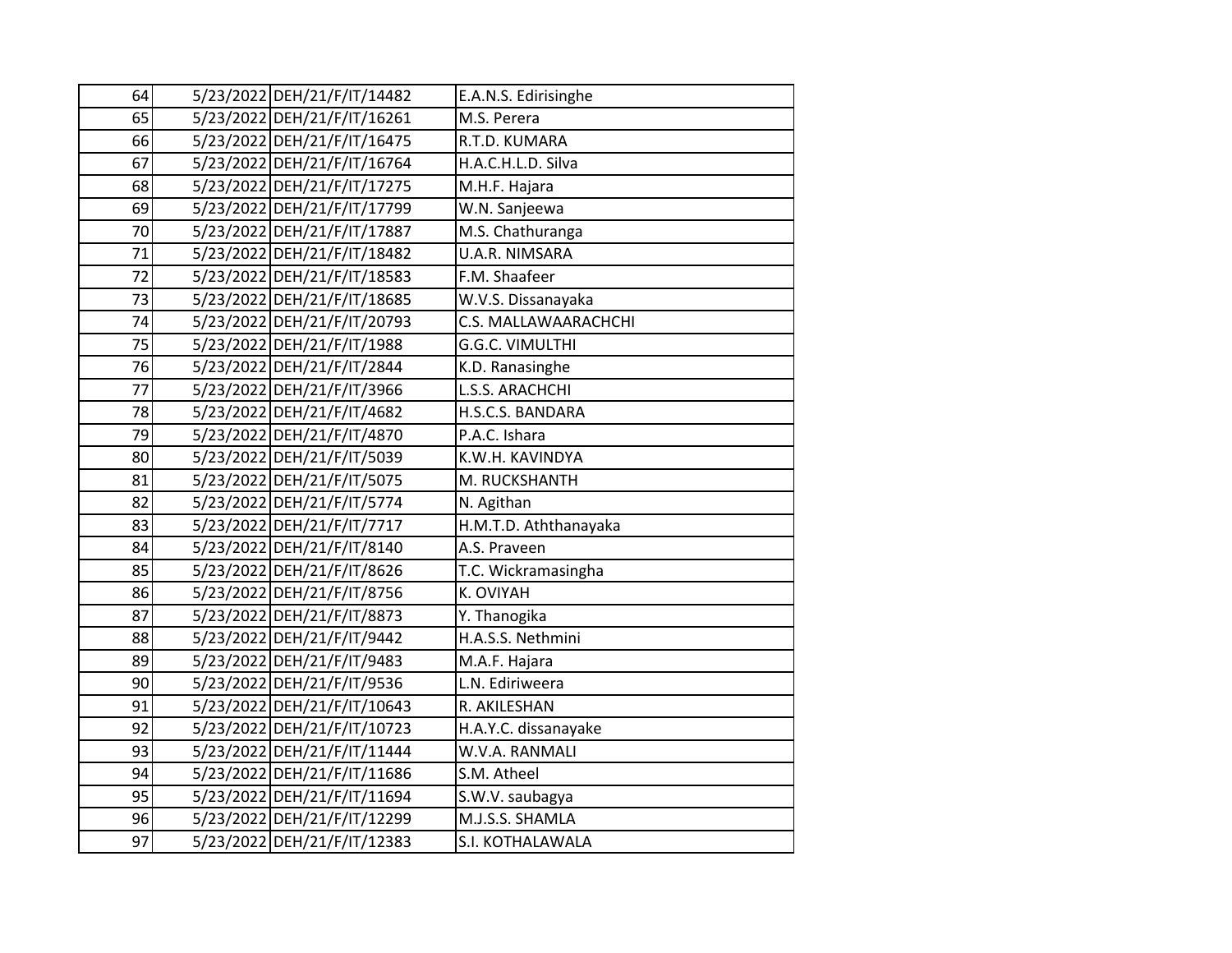| 98  | 5/23/2022 DEH/21/F/IT/12886 | P.S.H.D. Alwis          |
|-----|-----------------------------|-------------------------|
| 99  | 5/23/2022 DEH/21/F/IT/14543 | H.A.B.K. Gayathra       |
| 100 | 5/23/2022 DEH/21/F/IT/14700 | V. Danushikka           |
| 101 | 5/23/2022 DEH/21/F/IT/14776 | L.W.D.D. NETHMINI       |
| 102 | 5/23/2022 DEH/21/F/IT/15072 | N.M. Faweeq             |
| 103 | 5/23/2022 DEH/21/F/IT/16827 | G.D.G. Jayathissa       |
| 104 | 5/23/2022 DEH/21/F/IT/19293 | G.D.G. thathsarani      |
| 105 | 5/23/2022 DEH/21/F/IT/19941 | <b>J.S. AAKILA</b>      |
| 106 | 5/23/2022 DEH/21/F/IT/20302 | <b>G.V.S. MUTHUMALI</b> |
| 107 | 5/23/2022 DEH/21/F/IT/879   | S.N.C.J.D. Silva        |
| 108 | 5/23/2022 DEH/21/F/IT/1402  | H.W.A.C.T. DILSHAN      |
| 109 | 5/23/2022 DEH/21/F/IT/1545  | A.A.S.A. Perera         |
| 110 | 5/23/2022 DEH/21/F/IT/1647  | S.A.Y.O. Subasinghe     |
| 111 | 5/23/2022 DEH/21/F/IT/1708  | F.F.F. Sameeha          |
| 112 | 5/23/2022 DEH/21/F/IT/2948  | N.G. srinath            |
| 113 | 5/23/2022 DEH/21/F/IT/3570  | K.D. SAMARASINGHE       |
| 114 | 5/23/2022 DEH/21/F/IT/5076  | D.H.T. Damsak           |
| 115 | 5/23/2022 DEH/21/F/IT/6265  | T.V.D.S. Dewasiri       |
| 116 | 5/23/2022 DEH/21/F/IT/6912  | G.G.T. Madhushan        |
| 117 | 5/23/2022 DEH/21/F/IT/9057  | M.L.Y. NETHMINI         |
| 118 | 5/23/2022 DEH/21/F/IT/11315 | A.C.N.P. PERERA         |
| 119 | 5/23/2022 DEH/21/F/IT/11584 | G. DHARSHIKA            |
| 120 | 5/23/2022 DEH/21/F/IT/11611 | S.M. Wijayawickrama     |
| 121 | 5/23/2022 DEH/21/F/IT/11671 | H.K.U. SANTHUSHA        |
| 122 | 5/23/2022 DEH/21/F/IT/14125 | M.A.F. Nusla            |
| 123 | 5/23/2022 DEH/21/F/IT/14942 | K. Madushan             |
| 124 | 5/23/2022 DEH/21/F/IT/15716 | S.R.S. Mandira          |
| 125 | 5/23/2022 DEH/21/F/IT/15849 | R.M.N. Kaushalya        |
| 126 | 5/23/2022 DEH/21/F/IT/16703 | G.A.J. RANDIKA          |
| 127 | 5/23/2022 DEH/21/F/IT/17187 | P.G.S.D.S. BANDARA      |
| 128 | 5/23/2022 DEH/21/F/IT/17403 | K.S.R. sadupama         |
| 129 | 5/23/2022 DEH/21/F/IT/18206 | M.M.M. Ammar            |
| 130 | 5/23/2022 DEH/21/F/IT/19455 | A.K.S.A. Silva          |
| 131 | 5/23/2022 DEH/21/F/IT/19694 | M.N. nimojini           |